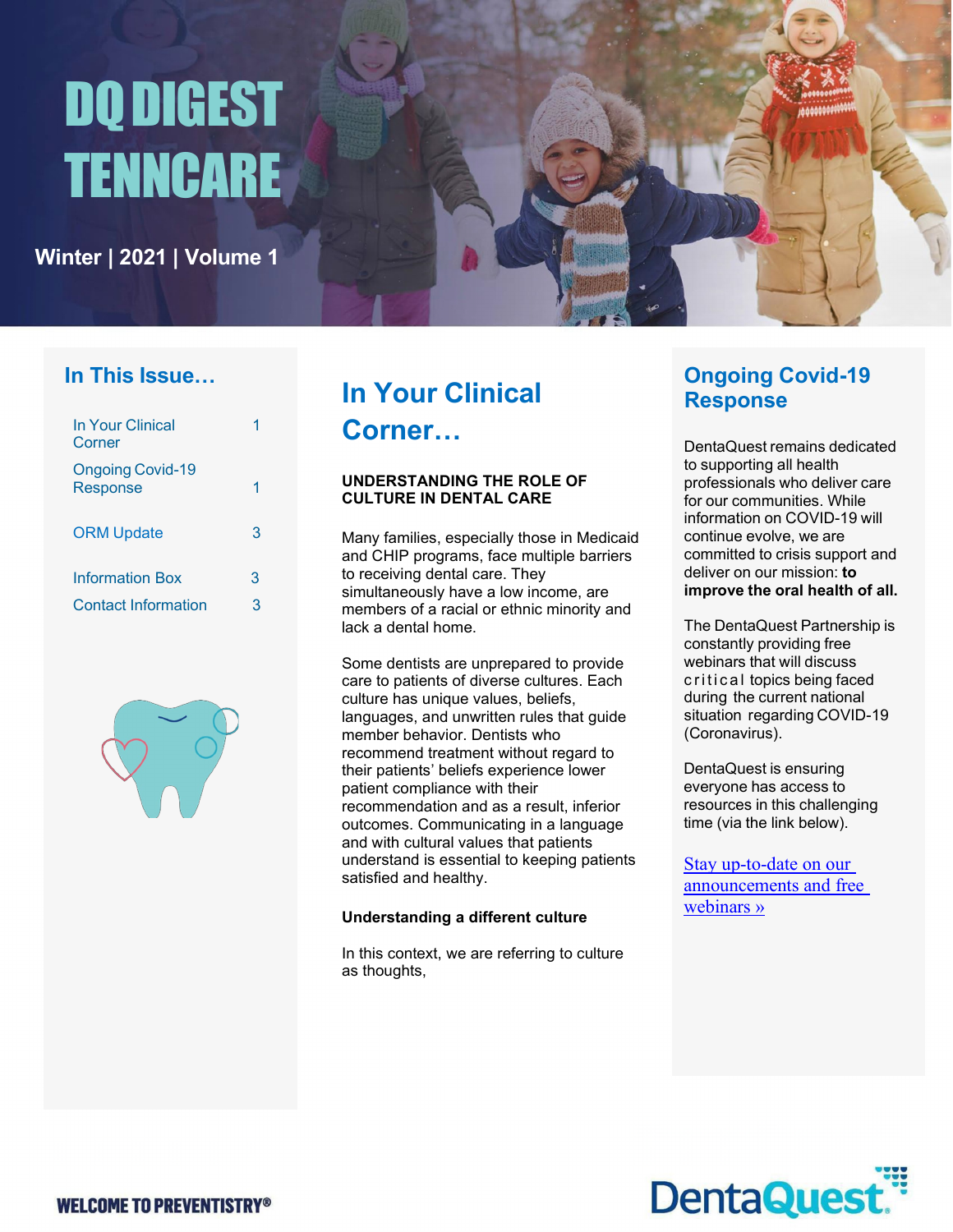In this context, we are referring to culture as thoughts, style of communication, languages, actions, customs, beliefs, values, and institutions of a given population. Everyone belongs to multiple cultural groups and accepts cultural elements from one or more of these groups.

### **Here are a few examples of areas that frequently arise when working across cultures:**

• Respect – Respect is a core element in all cultures; however, it differs dramatically across cultures. For example, people greet each other differently. Americas are taught to look a person directly in the eye, and they feel insulted when someone avoids eye contact. Whereas the Japanese could find such direct eye contact insulting.

• Health beliefs – Patients from other cultures have unique expectations, experiences, values, and beliefs (referred to as health beliefs) regarding dental care and oral health. Since health beliefs rarely come up in discussion, many people assume they are shared by everyone. A dentist who treats "everyone the same" may unwittingly violate a patient's health beliefs and find the treatment plan ignored and the patient dissatisfied.

• Patient's level of knowledge of U.S. dental care – Patients from other countries may have a limited understanding of mainstream American dental care. Dentists need to help patients understand the benefits and purpose of American dental care.

### **Patient/clinician relationship –**

Patients may anticipate a difficult relationship with their dentist depending on their past experiences. Past dental experience can create an atmosphere of mistrust.

What can I do to ensure I have a culturally sensitive dental practice? Here are a few ways that you can positively impact the experience of your diverse patient population.

• Welcoming – In many Latin American, Asian, and Native American cultures, family members and friends accompany patients to the dentist. One or more of these family members may be involved in clinical decision making. Welcoming the whole family - however the patient defines family - will help everyone feel more at ease.

• Offering a tour of the facility – Many patients may not understand the roles of the dentist, dental hygienist, dental assistant, and reception staff. They vary from office to office. A dental assistant might also serve as receptionist and interpreter in some offices, while a health center may have multiple receptionists and professional interpreters.

• Taking a culturally effective history – This involves obtaining information that may affect treatment recommendations and doing so without being a burden to the provider or the patient. The questionnaire, which can be found on the provider web portal, is designed to allow patients to provide cultural information at the same time as completing the dentist's standard registration/history form.

### **Learn more about providing culturally sensitive care:**

US Department of Health and Human Services: [https://www.thinkculturalhealth.hhs.gov/](https://nam10.safelinks.protection.outlook.com/?url=https%3A%2F%2Fwww.thinkculturalhealth.hhs.gov%2F&data=04%7C01%7CShamele.Walton%40greatdentalplans.com%7C81dfb323aff342a1c40608d8eb0ece09%7Cb5014925e83f4fb6a482eb9184fe1c81%7C0%7C0%7C637517796118135573%7CUnknown%7CTWFpbGZsb3d8eyJWIjoiMC4wLjAwMDAiLCJQIjoiV2luMzIiLCJBTiI6Ik1haWwiLCJXVCI6Mn0%3D%7C1000&sdata=GxgotxzrFUfWlpZeHbm8kHjB9ud8w266HPKwDTjPGLY%3D&reserved=0)

Cultural Competence Health Practitioner Assessment from the National Center for Cultural Competence Georgetown University [http://nccc.georgetown.edu/features/CCHPA.html](https://nam10.safelinks.protection.outlook.com/?url=http%3A%2F%2Fnccc.georgetown.edu%2Ffeatures%2FCCHPA.html&data=04%7C01%7CShamele.Walton%40greatdentalplans.com%7C81dfb323aff342a1c40608d8eb0ece09%7Cb5014925e83f4fb6a482eb9184fe1c81%7C0%7C0%7C637517796118145566%7CUnknown%7CTWFpbGZsb3d8eyJWIjoiMC4wLjAwMDAiLCJQIjoiV2luMzIiLCJBTiI6Ik1haWwiLCJXVCI6Mn0%3D%7C1000&sdata=6J3qXgPyFRlw9%2F6qITkQ0mD90GJByY8d%2BAE5jRw9UFU%3D&reserved=0)

Self-Assessment for Cultural Competence from the American Speech and Hearing Association [http://www.asha.org/practice/multicultural/self.htm](https://nam10.safelinks.protection.outlook.com/?url=http%3A%2F%2Fwww.asha.org%2Fpractice%2Fmulticultural%2Fself.htm&data=04%7C01%7CShamele.Walton%40greatdentalplans.com%7C81dfb323aff342a1c40608d8eb0ece09%7Cb5014925e83f4fb6a482eb9184fe1c81%7C0%7C0%7C637517796118145566%7CUnknown%7CTWFpbGZsb3d8eyJWIjoiMC4wLjAwMDAiLCJQIjoiV2luMzIiLCJBTiI6Ik1haWwiLCJXVCI6Mn0%3D%7C1000&sdata=PFPt4BPCtMpMN80zAgXvfF2kWeYONbc9yoSTnJhHoVk%3D&reserved=0)

Excerpts taken from the Massachusetts Dental Society's Cultural Competency Report for MDS Members. To read the full report visit: http://www.massdental.org/uploadedFiles/For the Public/ Cultural%20Competency%20Handout.pdf